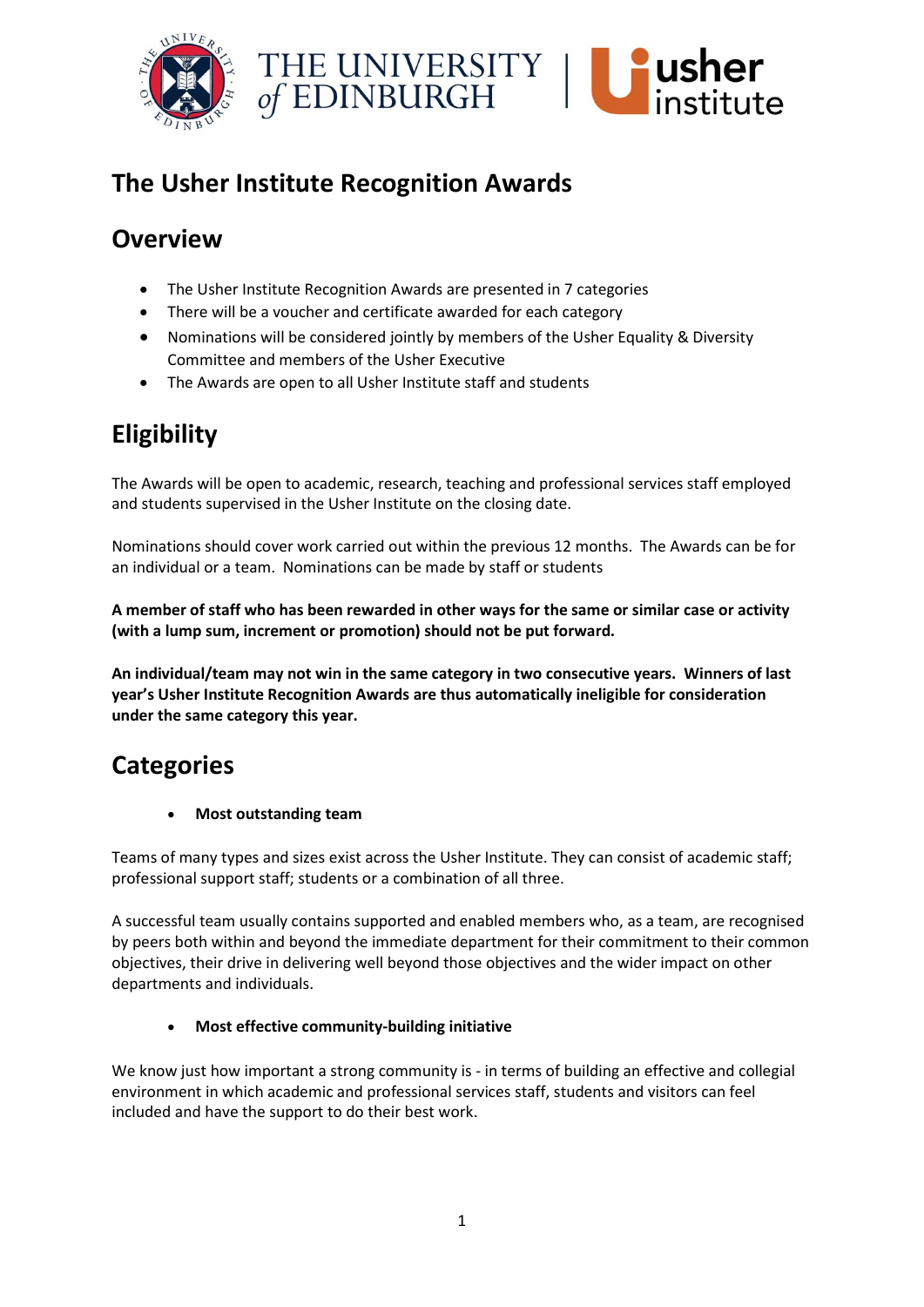



Attracting and retaining high quality staff and students often depends most on the quality of the local community and this Award will recognise the achievements of a person who has built such a supportive, successful, and high-achieving environment.

#### Outstanding contribution to the student experience

Staff and students who contribute to the student experience may deliver every kind of academic and professional service support, and may be on any grade. They may lead an office, service or teaching area; or have contributed a great idea and have worked effectively and enthusiastically to implement it.

This award seeks to recognise staff or student who puts student experience at the forefront of their way of working. A successful candidate will appreciate and understand education and learning from the student perspective and seek to respond to and support the needs of students first and foremost.

#### Outstanding contribution to positive research culture

This Award will recognise a member of staff, student or team who has created an environment or delivered an activity that supports or promotes a creative, inclusive and honest research culture within the Institute.

This award seeks to recognise staff or students who put positive research culture at the forefront of their way of working. A successful candidate will appreciate and understand the benefit of a creative, inclusive and honest research culture and seek to build and support a positive research culture in the Institute.

#### Outstanding leadership

This Award will recognise a member of staff or student who has created an especially positive and stimulating environment for colleagues to work in and/or by nurturing and motivating has enabled staff or teams to deliver highly effective work

#### Excellence in External Engagement

This Award will focus on an aspect of a broad range of engagement/outreach activities which might include engaging new audiences with the work of the Usher Institute or outreach to support a wider community. We are looking to recognise and celebrate work which enhances the relationship of the University with the community locally, nationally or internationally.

Work which demonstrates creative and innovative approaches will be particularly welcome, and which goes beyond narrow definitions of impact or widening participation activities.

#### Outstanding achievement/special recognition award

This award offers an opportunity for staff or students to be nominated for activities which do not naturally fall into any of the above categories for some exceptional activity which offers a positive contribution in line with the Usher Institute vision, mission and values.